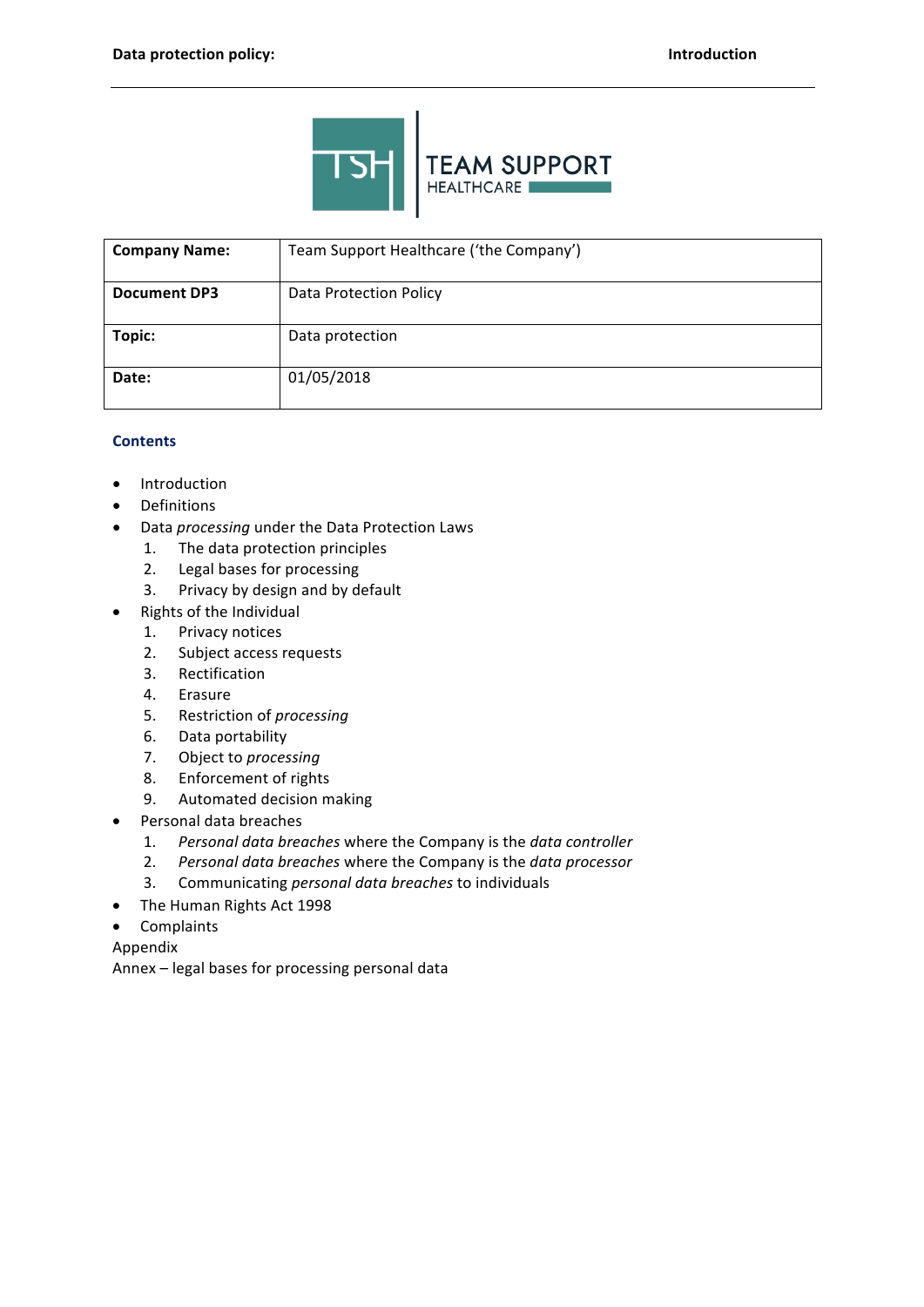All organisations that process personal data are required to comply with data protection legislation. This includes in particular the Data Protection Act 1998 (or its successor) and the EU General Data Protection Regulation (together the 'Data Protection Laws'). The Data Protection Laws give individuals (known as 'data subjects') certain rights over their personal data whilst imposing certain obligations on the organisations that process their data.

As a recruitment business the Company collects and processes both personal data and sensitive personal data. It is required to do so to comply with other legislation. It is also required to keep this data for different periods depending on the nature of the data.

This policy sets out how the Company implements the Data Protection Laws. It should be read in conjunction with the Data Protection Procedure.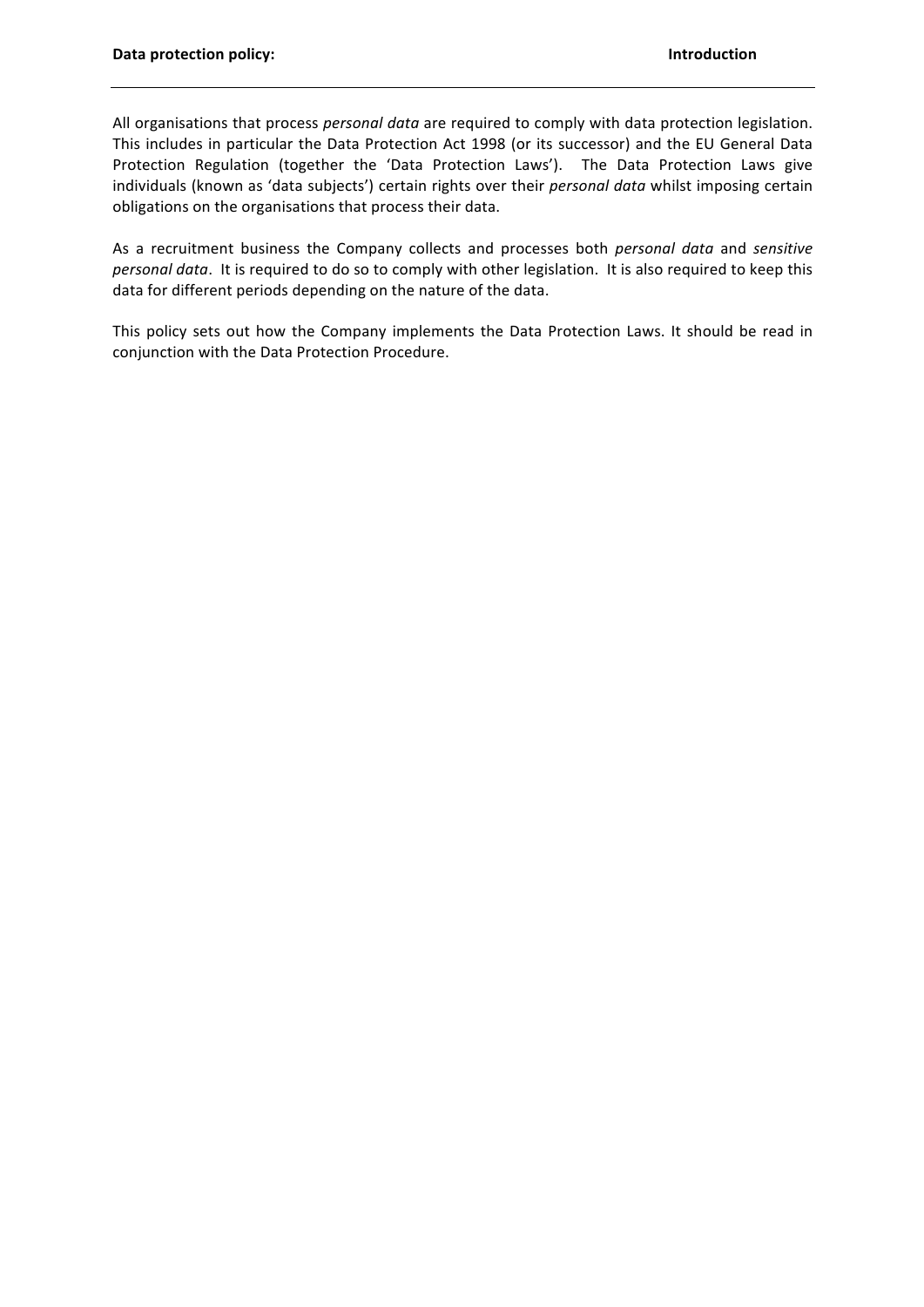In this policy the following terms have the following meanings:

'consent' means any freely given, specific, informed and unambiguous indication of an individual's wishes by which he or she, by a statement or by a clear affirmative action, signifies agreement to the processing of persona data relating to him or her;

'data controller' means an individual or organisation which, alone or jointly with others, determines the purposes and means of the processing of personal data;

'data processor' means an individual or organisation which processes personal data on behalf of the data controller:

'personal data'\* means any information relating to an individual who can be identified, such as by a name, an identification number, location data, an online identifier or to one or more factors specific to the physical, physiological, genetic, mental, economic, cultural or social identity of that natural person.

'personal data breach' means a breach of security leading to the accidental or unlawful destruction, loss, alteration, unauthorised disclosure of, or access to, personal data;

'processing' means any operation or set of operations performed on *personal data*, such as collection, recording, organisation, structuring, storage (including archiving), adaptation or alteration, retrieval, consultation, use, disclosure by transmission, dissemination or otherwise making available, alignment or combination, restriction, erasure or destruction.

'profiling' means any form of automated processing of personal data consisting of the use of personal data to evaluate certain personal aspects relating to an individual, in particular to analyse or predict aspects concerning that natural person's performance at work, economic situation, health, personal preferences, interests, reliability, behaviour, location or movements;

'pseudonymisation' means the processing of personal data in such a manner that the personal data can no longer be attributed to an individual without the use of additional information, provided that such additional information is kept separately and is subject to technical and organisational measures to ensure that the personal data are not attributed to an identified or identifiable individual;

'sensitive personal data'\* means personal data revealing racial or ethnic origin, political opinions, religious or philosophical beliefs, or trade union membership, and the *processing* of genetic data, biometric data, data concerning health, an individual's sex life or sexual orientation and an individual's criminal convictions. [Note 1]

\* For the purposes of this policy we use the term 'personal data' to include 'sensitive personal data' except where we specifically need to refer to sensitive personal data.

'Supervisory authority' means an independent public authority which is responsible for monitoring the application of data protection. In the UK the supervisory authority is the Information Commissioner's Office (ICO).

All of these definitions are italicised throughout this policy to remind the reader that they are defined terms.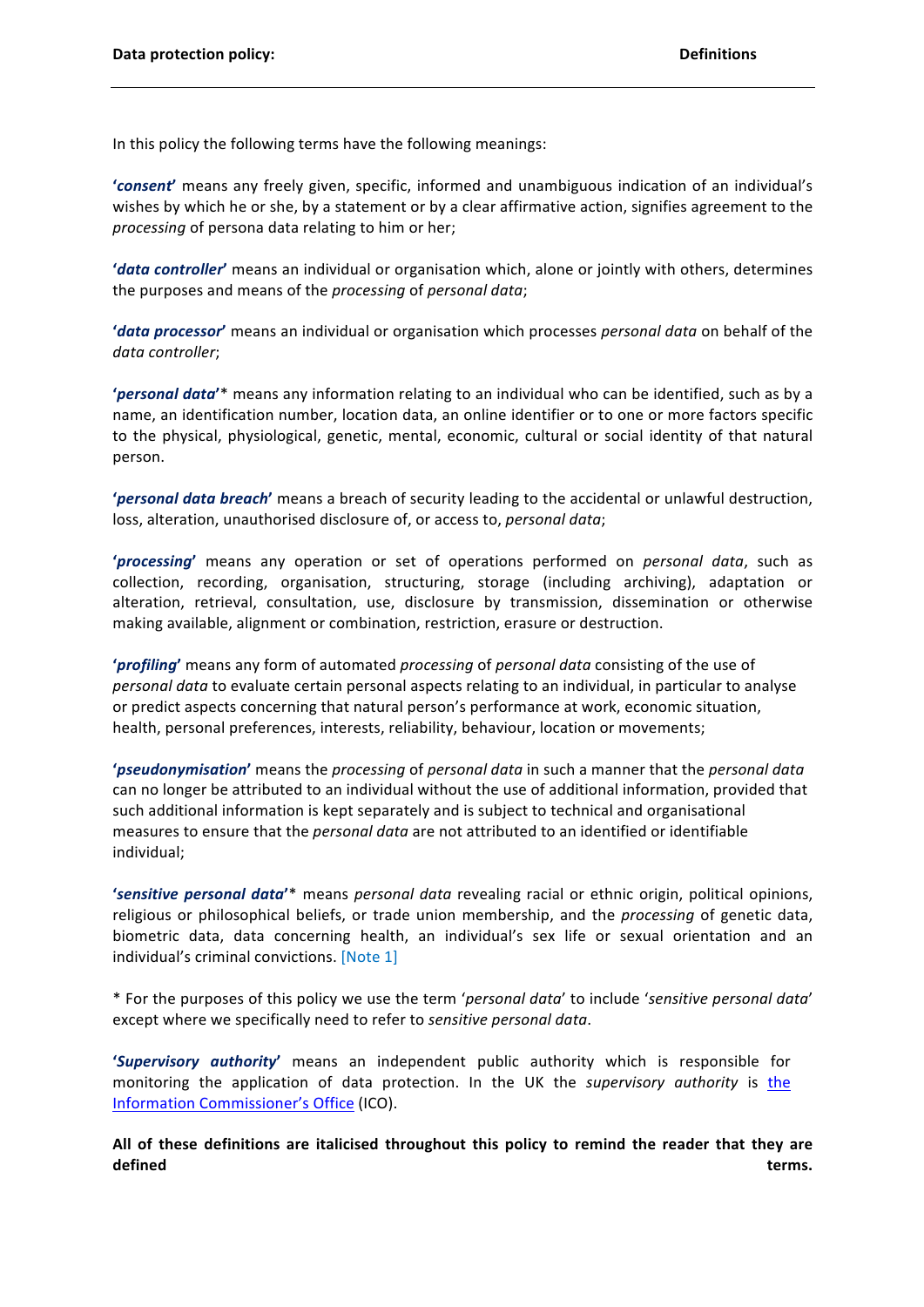The Company processes personal data in relation to its own staff, work-seekers and individual client contacts and is a *data controller* for the purposes of the Data Protection Laws. The Company has registered with the ICO and its registration number is **Z2115698**.

The Company may hold *personal data* on individuals for the following purposes:

- Staff administration;
- Advertising, marketing and public relations
- Accounts and records;
- Administration and *processing* of work-seekers' personal data for the purposes of providing work-finding services, including processing using software solution providers and back office support
- Administration and *processing* of clients' *personal data* for the purposes of supplying/introducing work-seekers

### 1. The data protection principles

The Data Protection Laws require the Company acting as either data controller or data processor to process data in accordance with the principles of data protection. These require that personal data is:

- 1. Processed lawfully, fairly and in a transparent manner;
- 2. Collected for specified and legitimate purposes and not further processed in a manner that is incompatible with those purposes;
- 3. Adequate, relevant and limited to what is necessary in relation to the purposes for which they are processed;
- 4. Accurate and kept up to date; every reasonable step must be taken to ensure that *personal data* that are inaccurate, having regard to the purposes for which they are processed, are erased or rectified without delay;
- 5. Kept for no longer than is necessary for the purposes for which the *personal data* are processed;
- 6. Processed in a manner that ensures appropriate security of the *personal data*, including protection against unauthorised or unlawful processing and against accidental loss, destruction or damage, using appropriate technical or organisational measures; and that
- 7. The data controller shall be responsible for, and be able to demonstrate, compliance with the principles.

### 2. Legal bases for processing

The Company will only process personal data where it has a legal basis for doing so (see Annex A). Where the Company does not have a legal reason for processing personal data any processing will be a breach of the Data Protection Laws. [NOTE 5]

The Company will review the *personal data* it holds on a regular basis to ensure it is being lawfully processed and it is accurate, relevant and up to date and those people listed in the Appendix shall be responsible for doing this.

Before transferring personal data to any third party (such as past, current or prospective employers, suppliers, customers and clients, intermediaries such as umbrella companies, persons making an enguiry or complaint and any other third party (such as software solutions providers and back office support)), the Company will establish that it has a legal reason for making the transfer.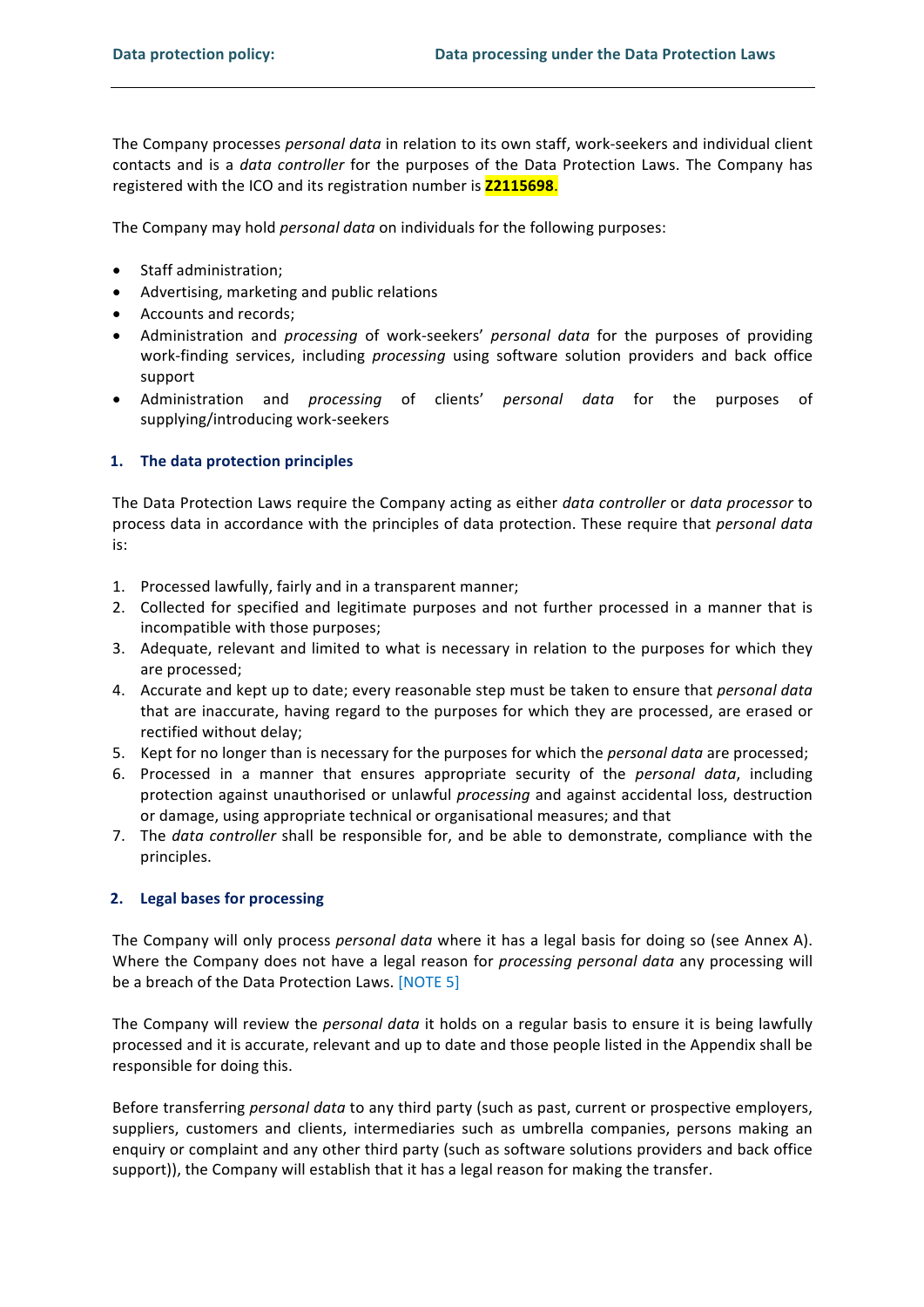## 3. Privacy by design and by default

The Company has implemented measures and procedures that adequately protect the privacy of individuals and ensures that data protection is integral to all processing activities. This includes implementing measures such as:

- data minimisation (i.e. not keeping data for longer than is necessary);
- pseudonymisation;
- anonymization
- cyber security

For further information please refer to the Company's Retention and Disposal of Records Policy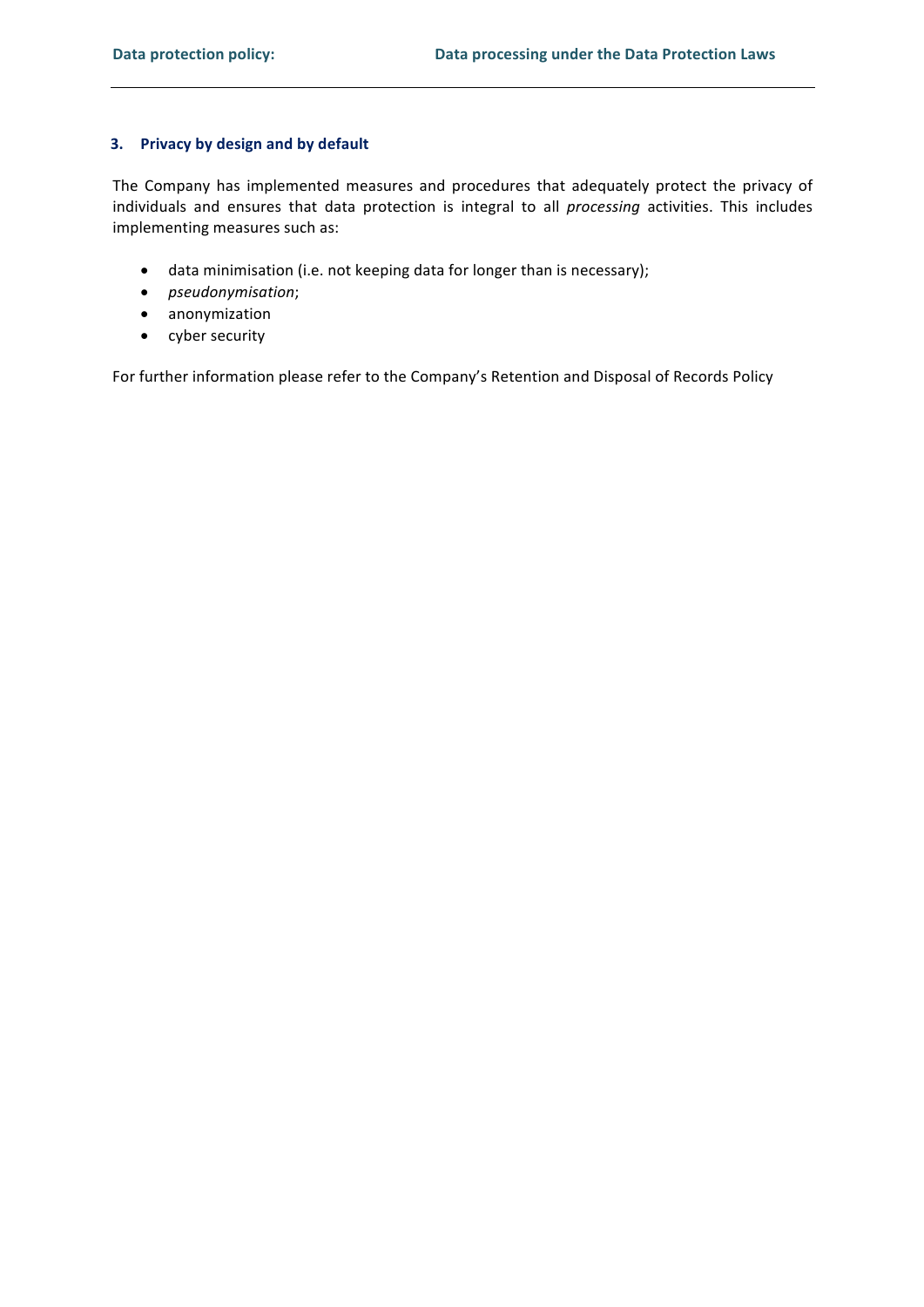The Company shall provide any information relating to data *processing* to an individual in a concise, transparent, intelligible and easily accessible form, using clear and plain language. The information shall be provided in writing, or by other means, including, where appropriate, by electronic means. The Company may provide this information orally if requested to do so by the individual.

#### **Privacy notices**  $1.$

Where the Company collects *personal data* from the individual, the Company will give the individual a privacy notice at the time when it first obtains the *personal data*.

Where the Company collects *personal data* other than from the individual directly, it will give the individual a privacy notice within a reasonable period after obtaining the personal data, but at the latest within one month. If the Company intends to disclose the *personal data* to a third party then the privacy notice will be issued when the *personal data* are first disclosed (if not issued sooner).

Where the Company intends to further process the personal data for a purpose other than that for which the data was initially collected, the Company will give the individual information on that other purpose and any relevant further information before it does the further *processing*.

#### $2.$ **Subject access requests**

The individual is entitled to access their personal data on request from the data controller.

#### $3.$ **Rectification**

The individual or another *data controller* at the individual's request, has the right to ask the Company to rectify any inaccurate or incomplete personal data concerning an individual.

If the Company has given the personal data to any third parties it will tell those third parties that it has received a request to rectify the *personal data* unless this proves impossible or involves disproportionate effort. Those third parties should also rectify the *personal data* they hold - however the Company will not be in a position to audit those third parties to ensure that the rectification has occurred.

#### 4. **Erasure**

The individual or another *data controller* at the individual's request, has the right to ask the Company to erase an individual's personal data.

If the Company receives a request to erase it will ask the individual if s/he wants his personal data to be removed entirely or whether s/he is happy for his or her details to be kept on a list of individuals who do not want to be contacted in the future (for a specified period or otherwise). The Company cannot keep a record of individuals whose data it has erased so the individual may be contacted again by the Company should the Company come into possession of the individual's personal data at a later date.

If the Company has made the data public, it shall take reasonable steps to inform other data controllers and data processors processing the personal data to erase the personal data, taking into account available technology and the cost of implementation.

If the Company has given the *personal data* to any third parties it will tell those third parties that it has received a request to erase the *personal data*, unless this proves impossible or involves disproportionate effort. Those third parties should also rectify the *personal data* they hold - however the Company will not be in a position to audit those third parties to ensure that the rectification has occurred.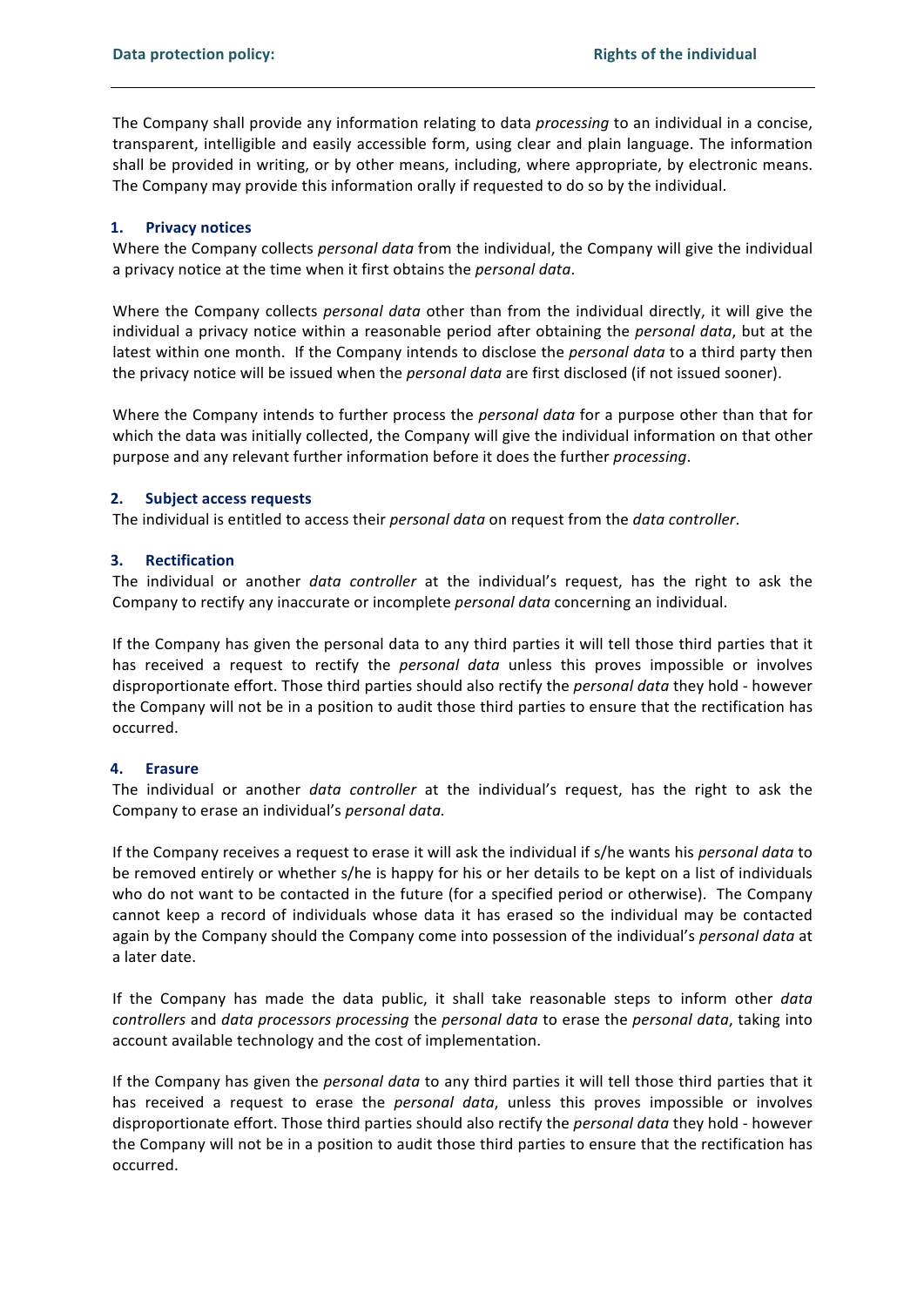#### $5.$ **Restriction of processing**

The individual or a *data controller* at the individual's request, has the right to ask the Company to restrict its processing of an individual's personal data where:

- The individual challenges the accuracy of the *personal data*;
- The processing is unlawful and the individual opposes its erasure;
- The Company no longer needs the *personal data* for the purposes of the *processing*, but the personal data is required for the establishment, exercise or defence of legal claims; or
- The individual has objected to *processing* (on the grounds of a public interest or legitimate interest) pending the verification whether the legitimate grounds of the Company override those of the individual.

If the Company has given the *personal data* to any third parties it will tell those third parties that it has received a request to restrict the personal data, unless this proves impossible or involves disproportionate effort. Those third parties should also rectify the *personal data* they hold - however the Company will not be in a position to audit those third parties to ensure that the rectification has occurred.

#### **Data portability** 6.

The individual shall have the right to receive personal data concerning him or her, which he or she has provided to the Company, in a structured, commonly used and machine-readable format and have the right to transmit those data to another *data controller* in circumstances where:

- The processing is based on the individual's consent or a contract; and
- The processing is carried out by automated means.

Where feasible, the Company will send the *personal data* to a named third party on the individual's request.

#### 7. **Object to processing**

The individual has the right to object to their *personal data* being processed based on a public interest or a legitimate interest. The individual will also be able to object to the profiling of their data based on a public interest or a legitimate interest.

The Company shall cease *processing* unless it has compelling legitimate grounds to continue to process the personal data which override the individual's interests, rights and freedoms or for the establishment, exercise or defence of legal claims.

The individual has the right to object to their personal data for direct marketing.

#### 8. **Enforcement of rights**

All requests regarding individual rights should be sent to the person whose details are listed in the Appendix.

The Company shall act upon any subject access request, or any request relating to rectification, erasure, restriction, data portability or objection or automated decision making processes or profiling within one month of receipt of the request. The Company may extend this period for two further months where necessary, taking into account the complexity and the number of requests.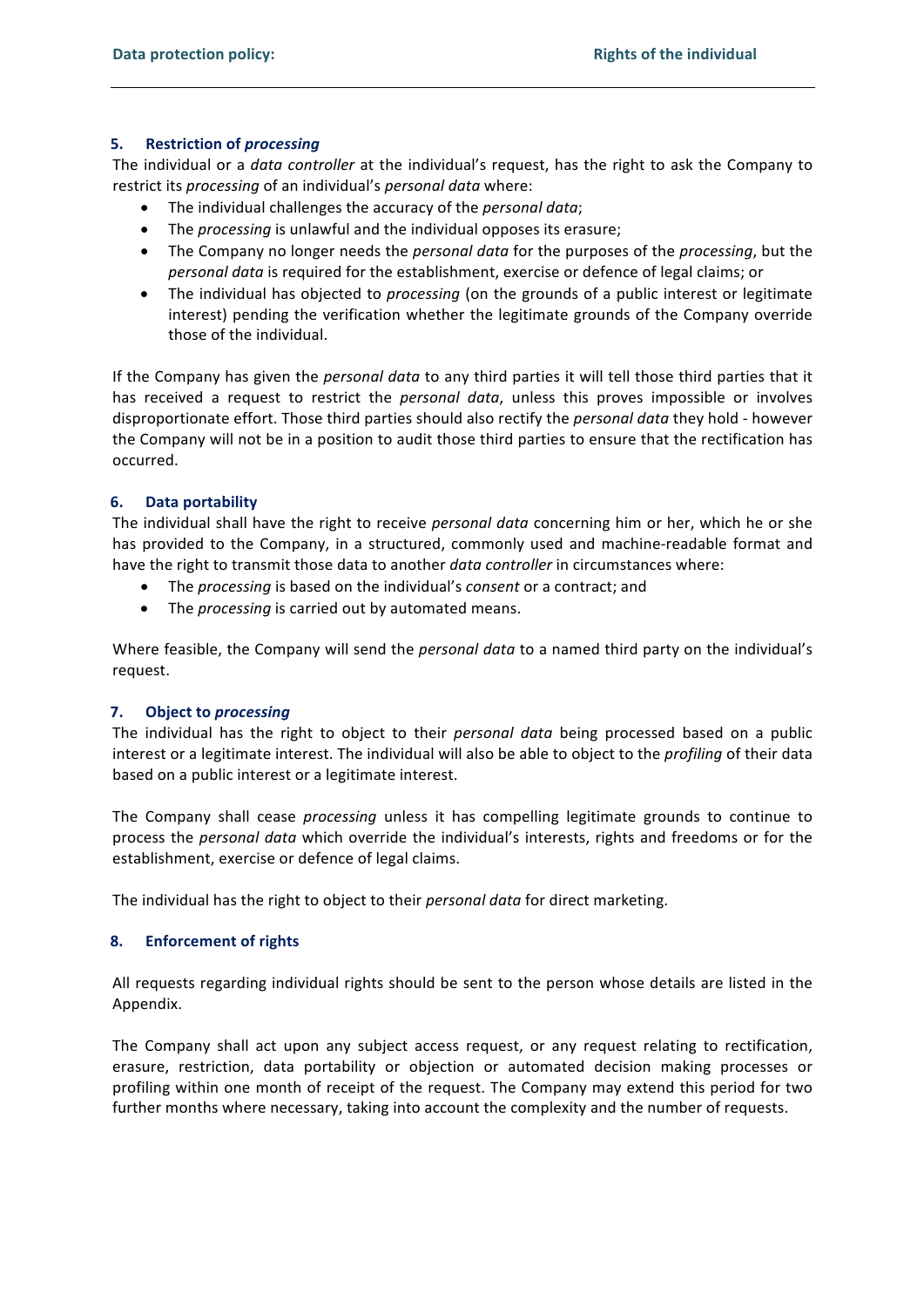Where the Company considers that a request under this section is manifestly unfounded or excessive due to the request's repetitive nature the Company may either refuse to act on the request or may charge a reasonable fee taking into account the administrative costs involved.

#### 9. **Automated decision making**

The Company will not subject individuals to decisions based on automated processing that produce a legal effect or a similarly significant effect on the individual, except where the automated decision:

- Is necessary for the entering into or performance of a contract between the *data controller*  $\bullet$ and the individual;
- Is authorised by law; or
- The individual has given their explicit consent.  $\bullet$

The Company will not carry out any automated decision-making or profiling using the personal data of a child.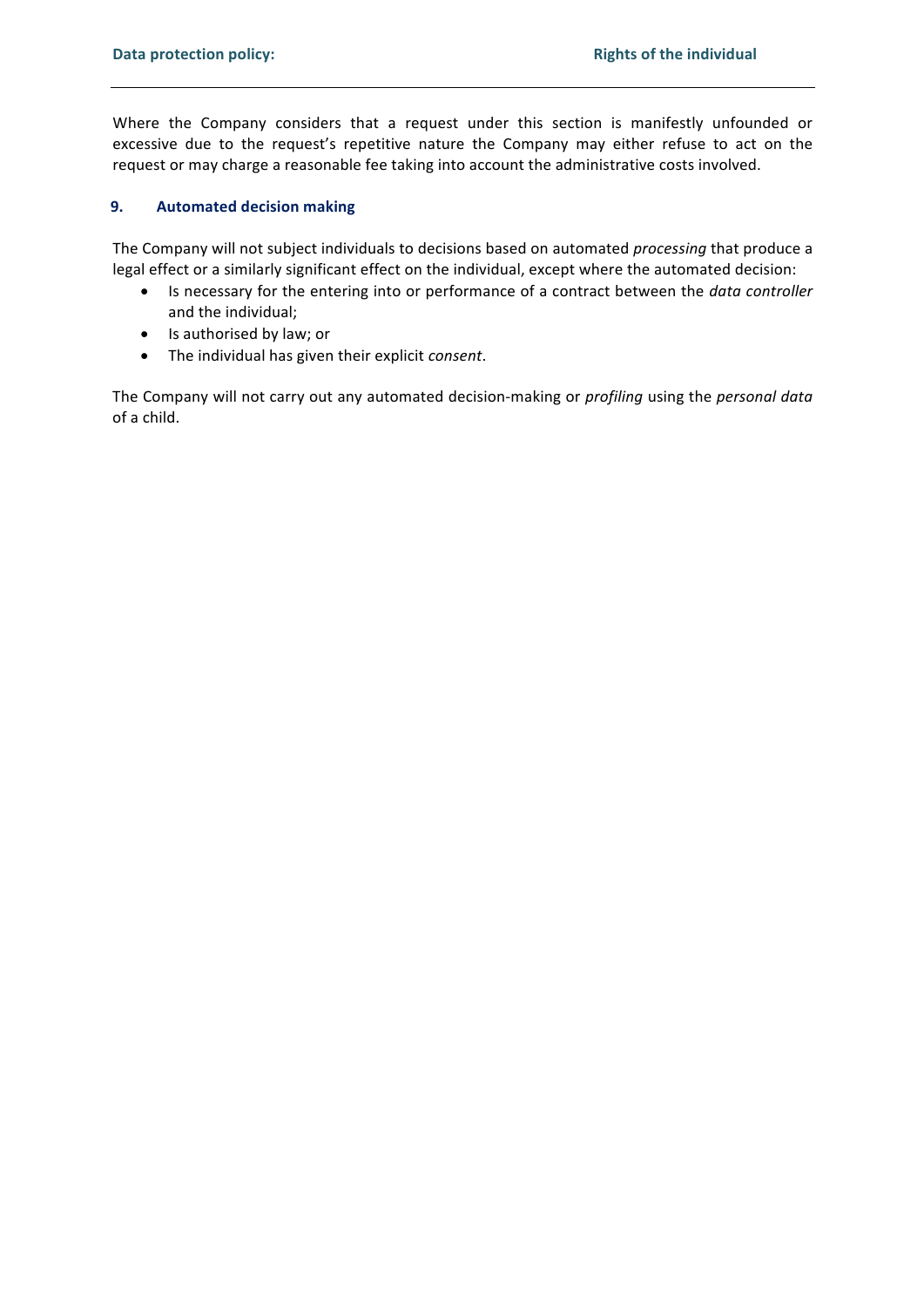### **Reporting personal data breaches**

All data breaches should be referred to the persons whose details are listed in the Appendix.

## 1. Personal data breaches where the Company is the data controller:

Where the Company establishes that a *personal data breach* has taken place, the Company will take steps to contain and recover the breach. Where a *personal data breach* is likely to result in a risk to the rights and freedoms of any individual the Company will notify the ICO.

Where the personal data breach happens outside the UK, the Company shall alert the relevant supervisory authority for data breaches in the effected jurisdiction.

## 2. Personal data breaches where the Company is the data processor:

The Company will alert the relevant data controller as to the personal data breach as soon as they are aware of the breach.

## 3. Communicating personal data breaches to individuals

Where the Company has identified a personal data breach resulting in a high risk to the rights and freedoms of any individual, the Company shall tell all affected individuals without undue delay.

The Company will not be required to tell individuals about the personal data breach where:

- The Company has implemented appropriate technical and organisational protection  $\bullet$ measures to the personal data affected by the breach, in particular to make the personal data unintelligible to any person who is not authorised to access it, such as encryption.
- The Company has taken subsequent measures which ensure that the high risk to the rights and freedoms of the individual is no longer likely to materialise.
- It would involve disproportionate effort to tell all affected individuals. Instead, the Company  $\bullet$ shall make a public communication or similar measure to tell all affected individuals.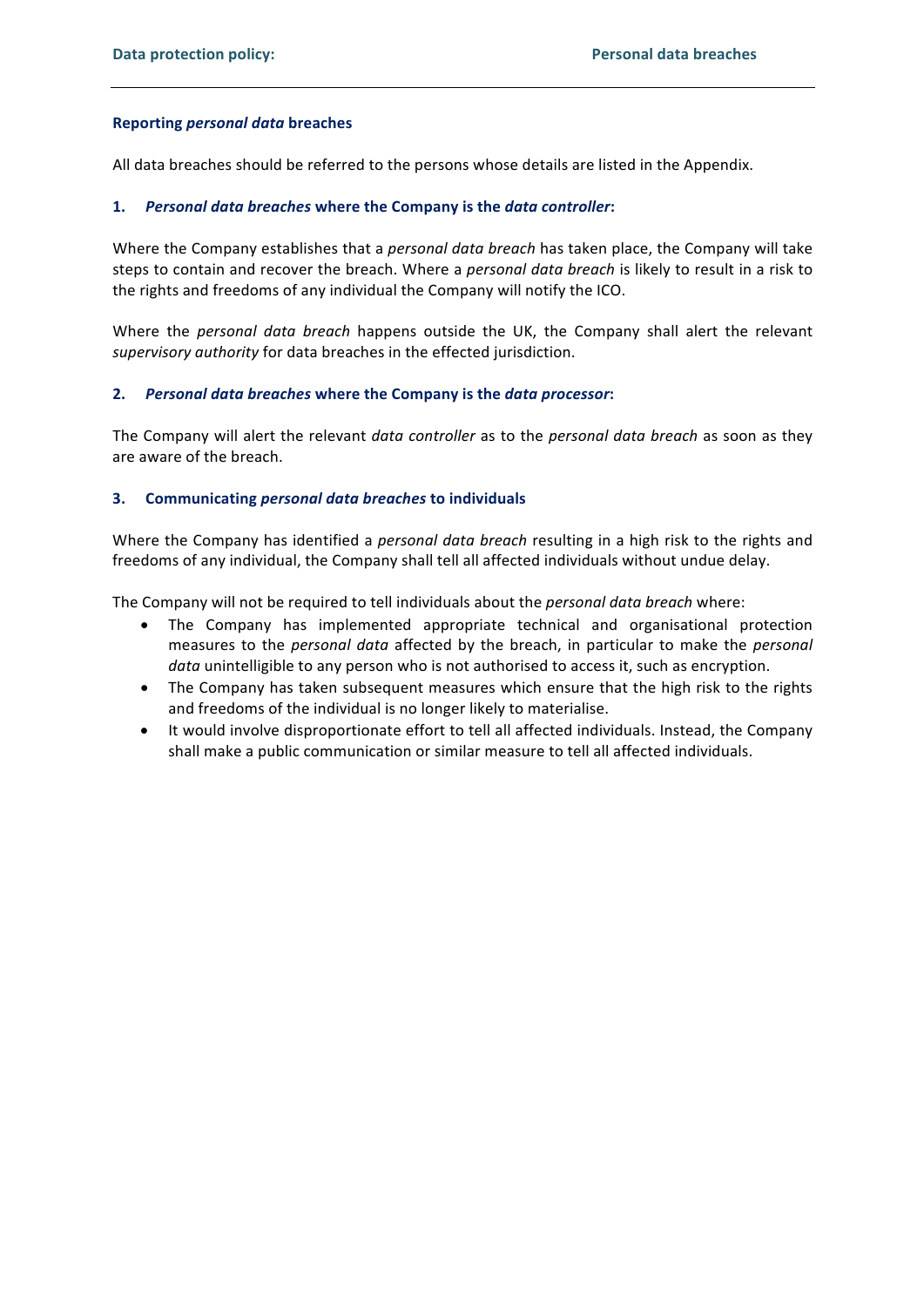All individuals have the following rights under the Human Rights Act 1998 (HRA) and in dealing with personal data these should be respected at all times:

- Right to respect for private and family life (Article 8).  $\bullet$
- Freedom of thought, belief and religion (Article 9).
- Freedom of expression (Article 10).
- Freedom of assembly and association (Article 11).
- Protection from discrimination in respect of rights and freedoms under the HRA (Article 14).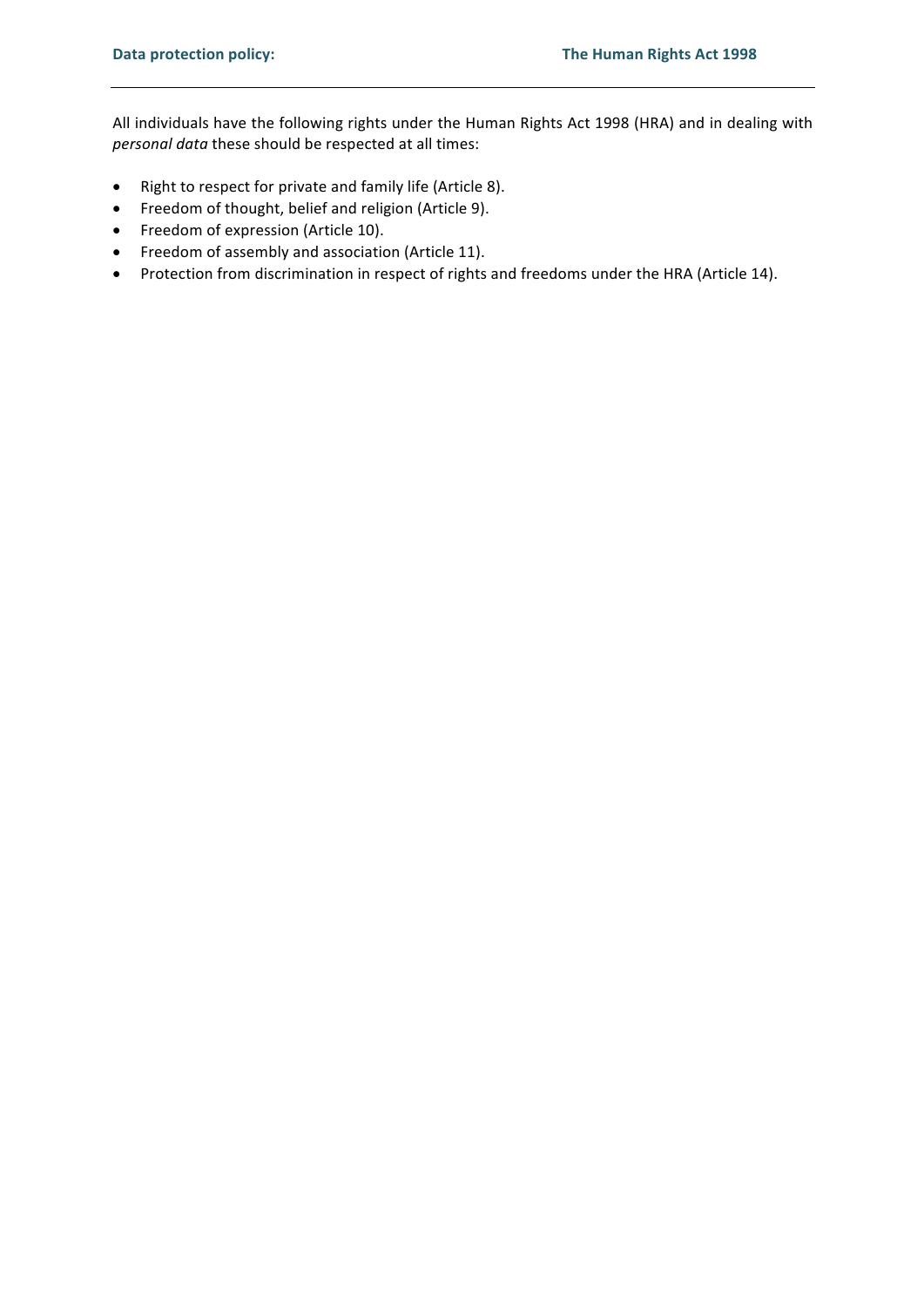If you have a complaint or suggestion about the Company's handling of personal data then please contact the person whose details are listed in the Appendix to this policy.

Alternatively you can contact the ICO directly on 0303 123 1113 or at https://ico.org.uk/global/contact-us/email/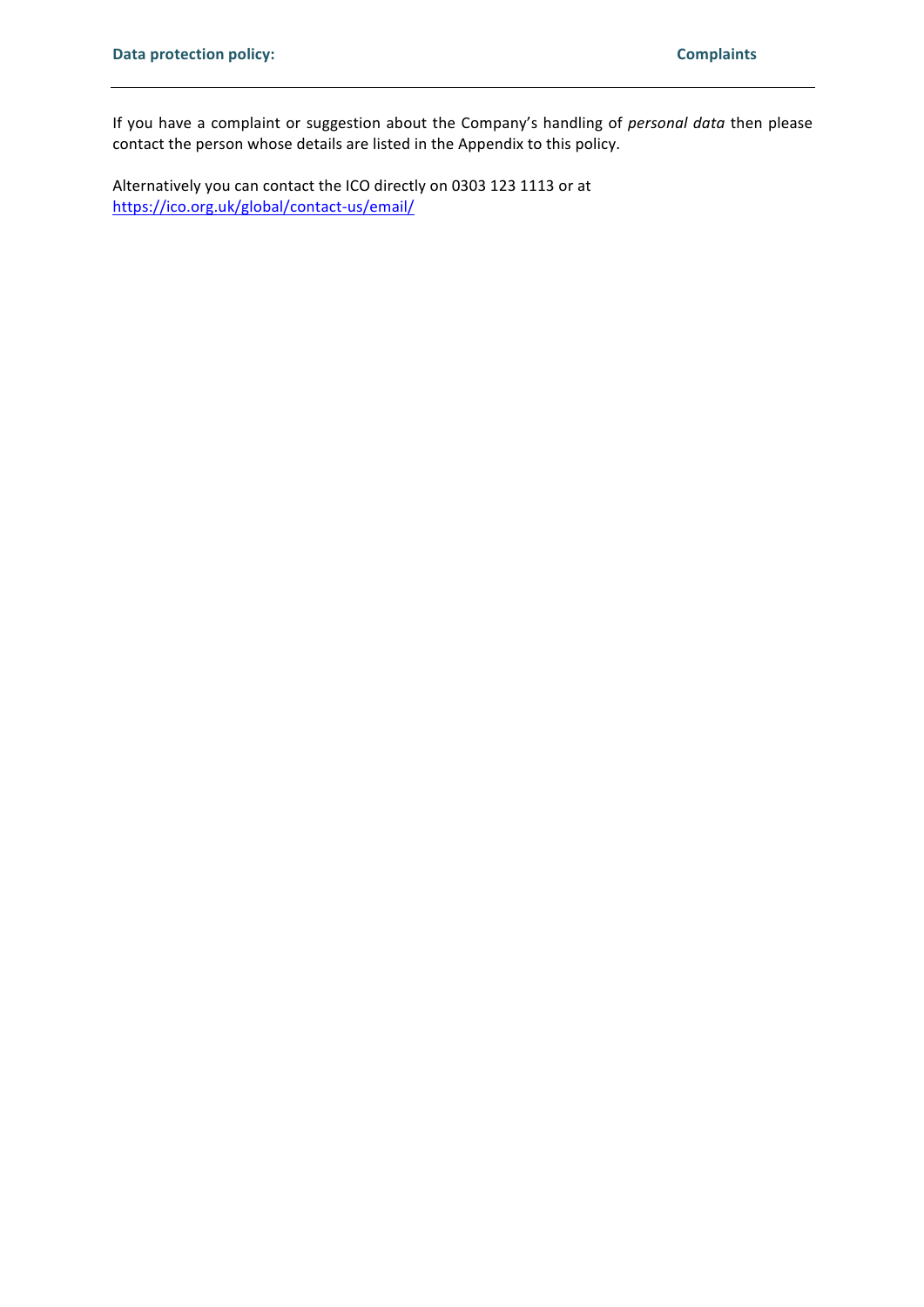List names of those responsible for:

- · adding, amending or deleting personal data; **Directors Office Manager Compliance Officers**
- responding to subject access requests/requests for rectification, erasure, restriction data portability, objection and automated decision making processes and profiling; **Directors**

Office Manager

- reporting data breaches/dealing with complaints; and/or
- details of the Data Protection Officer where applicable Directors **Office Manager**